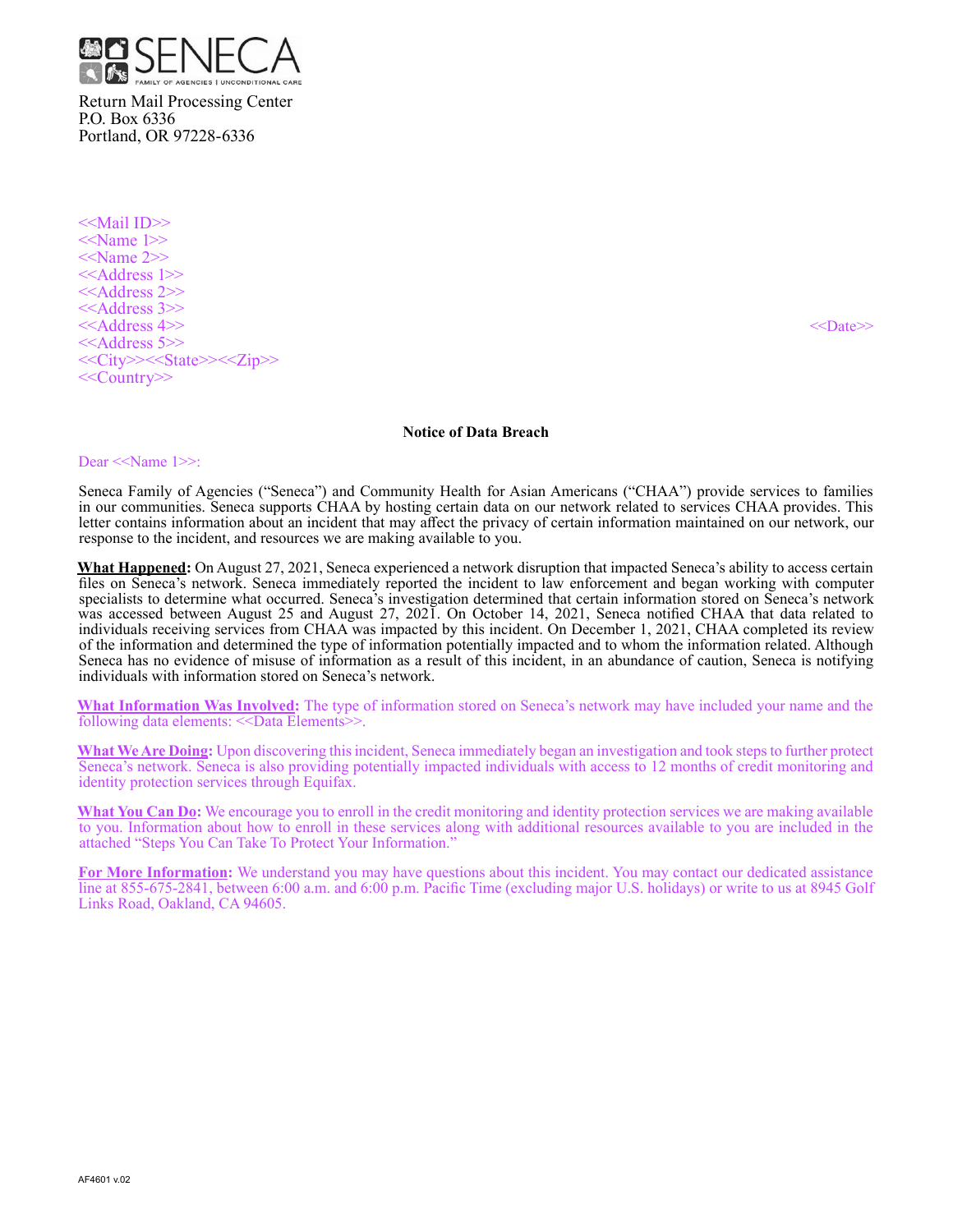We sincerely regret any concern this incident may cause you. The privacy and security of information is important to us, and we will continue to take steps to protect information in our care.

Sincerely,

fattCabon

Scott Osborn, LCSW Chief Operating Officer Seneca Family of Agencies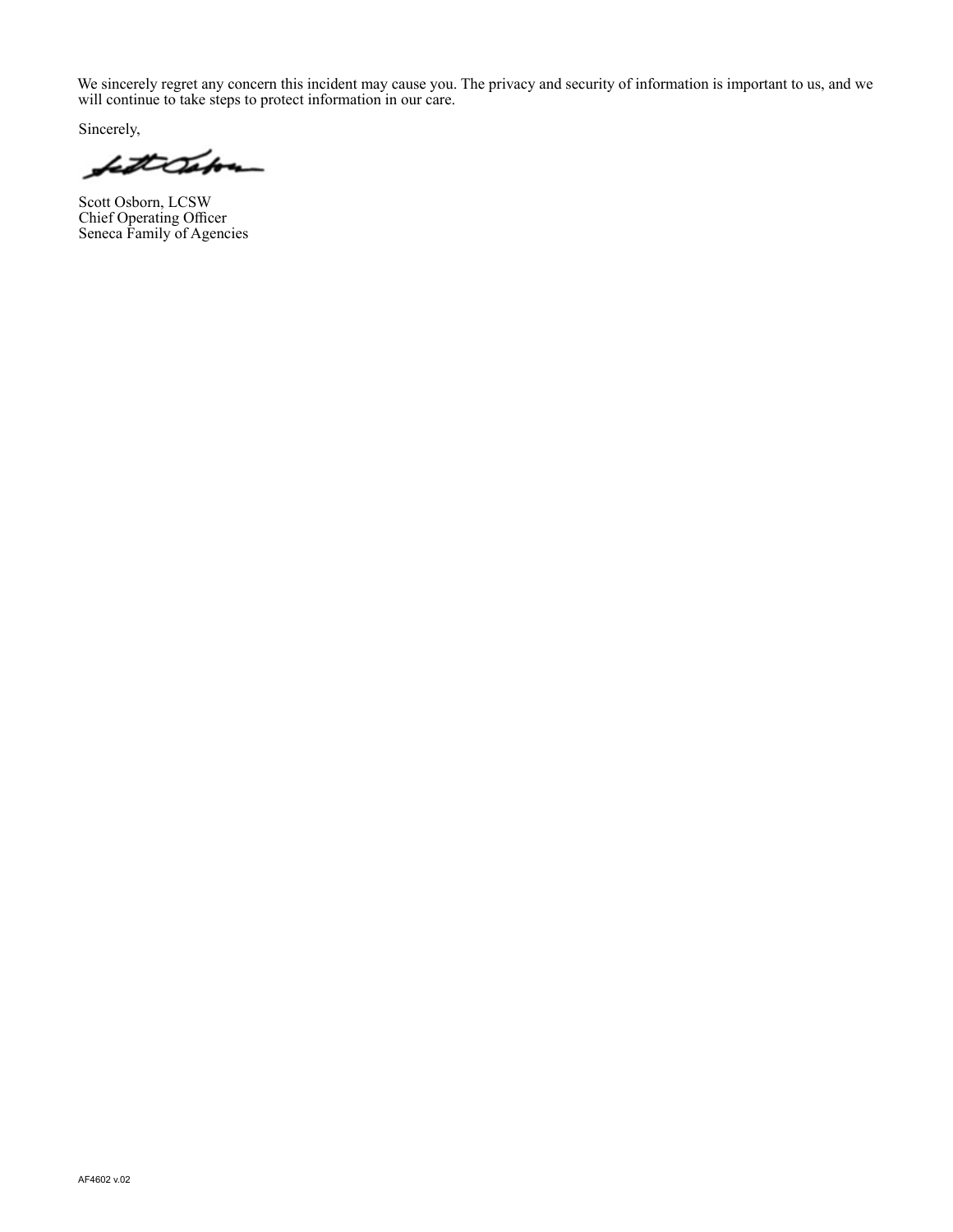## **STEPS YOU CAN TAKE TO PROTECT YOUR INFORMATION**

# **Enroll in Credit Monitoring / Identity Protection**

## **Enrollment Instructions**

Go to *www.equifax.com/activate* and enter your unique Activation Code of **<<Activation Code>>** then click "Submit" and follow these 4 steps:

- 1. **Register:** Complete the form with your contact information and click "Continue". If you already have a myEquifax account, click the 'Sign in here' link under the "Let's get started" header. Once you have successfully signed in, you will skip to the Checkout Page in Step 4.
- 2. **Create Account:** Enter your email address, create a password, and accept the terms of use.
- 3. **Verify Identity:** To enroll in your product, we will ask you to complete our identity verification process.
- 4. Checkout: Upon successful verification of your identity, you will see the Checkout Page. Click 'Sign Me Up' to finish enrolling. The confirmation page shows your completed enrollment. Click "View My Product" to access the product features.

# **Key Features**

- Credit monitoring with email notifications of key changes to your Equifax credit report.
- Daily access to your Equifax credit report.
- WebScan notifications when your personal information, such as Social Security Number, credit/debit card or bank account numbers are found on fraudulent Internet trading sites.
- Automatic fraud alerts, which encourages potential lenders to take extra steps to verify your identity before extending credit, plus blocked inquiry alerts and Equifax credit report lock.
- Identity Restoration to help restore your identity should you become a victim of identity theft, and a dedicated Identity Restoration Specialist to work on your behalf.
- Up to \$1,000,000 of identity theft insurance coverage for certain out of pocket expenses resulting from identity theft (conditions apply).

## **Monitor Your Accounts**

We encourage you to remain vigilant against incidents of identity theft and fraud by reviewing your credit reports/account statements and explanation of benefits forms for suspicious activity and to detect errors. Under U.S. law, you are entitled to one free credit report annually from each of the three major credit reporting bureaus, TransUnion, Experian, and Equifax. To order your free credit report, visit www.annualcreditreport.com or call 1-877-322-8228. Once you receive your credit report, review it for discrepancies and identify any accounts you did not open or inquiries from creditors that you did not authorize. If you have questions or notice incorrect information, contact the credit reporting bureau.

You have the right to place an initial or extended "fraud alert" on a credit file at no cost. An initial fraud alert is a one-year alert that is placed on a consumer's credit file. Upon seeing a fraud alert, a business is required to take steps to verify the consumer's identity before extending new credit. If you are a victim of identity theft, you are entitled to an extended fraud alert lasting seven years. Should you wish to place a fraud alert, please contact any of the three credit reporting bureaus listed below.

As an alternative to a fraud alert, you have the right to place a "credit freeze" on a credit report, which will prohibit a credit bureau from releasing information in the credit report without your express authorization. The credit freeze is designed to prevent credit, loans, and services from being approved in your name without your consent. However, you should be aware that using a credit freeze may delay, interfere with, or prohibit the timely approval of any subsequent request or application you make regarding a new loan, credit, mortgage, or any other account involving the extension of credit. Pursuant to federal law, you cannot be charged to place or lift a credit freeze on your credit report. To request a credit freeze, you will need to provide the following information:

- 1. Full name (including middle initial as well as Jr., Sr., III, etc.);<br>2. Social Security number;
- Social Security number;
- 3. Date of birth;
- 4. Address for the prior two to five years;
- 5. Proof of current address, such as a current utility or telephone bill;
- 6. A legible photocopy of a government-issued identification card (e.g., state driver's license or identification card); and
- 7. A copy of either the police report, investigative report, or complaint to a law enforcement agency concerning identity theft, if you are a victim of identity theft.